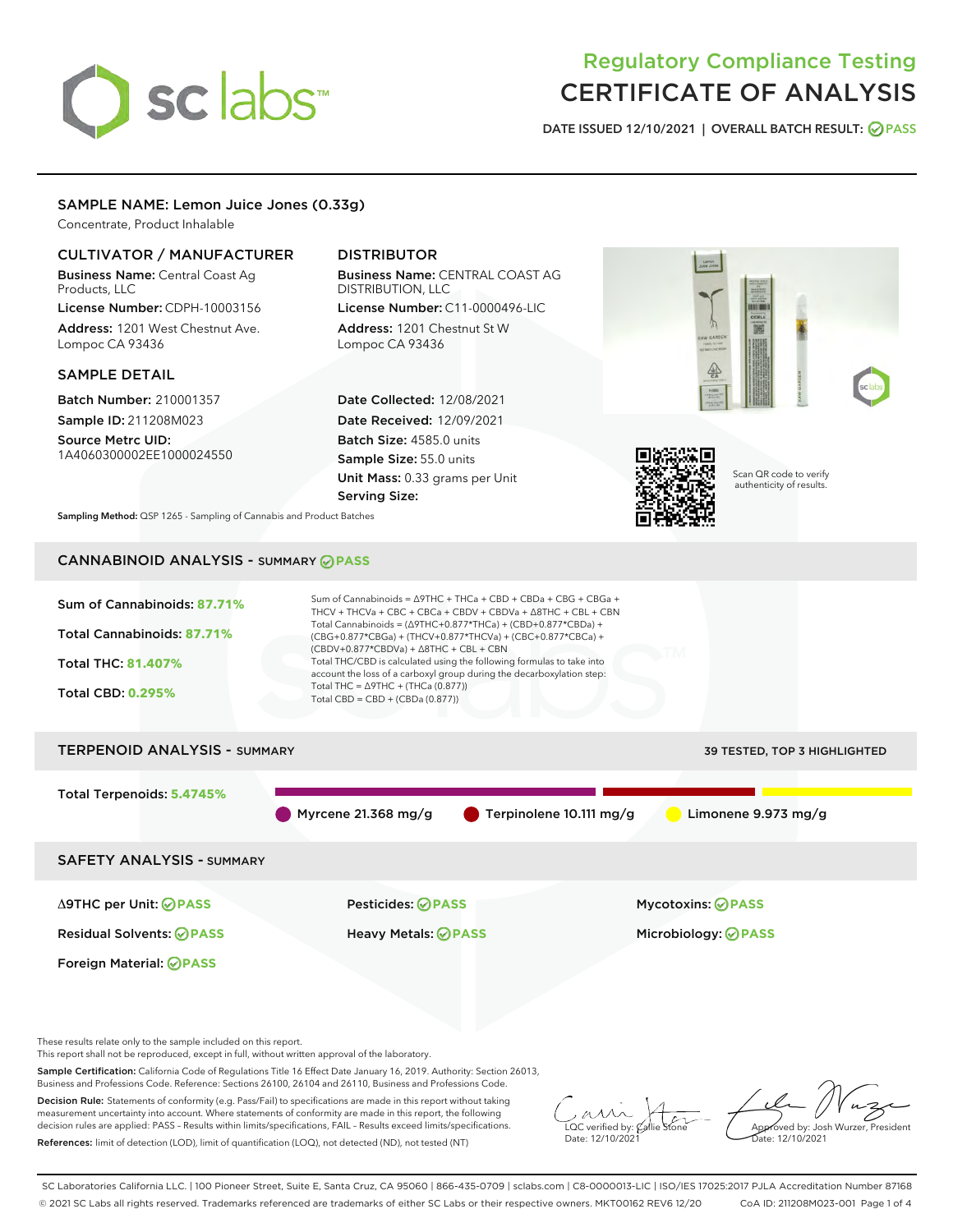



LEMON JUICE JONES (0.33G) | DATE ISSUED 12/10/2021 | OVERALL BATCH RESULT: ● PASS

## CANNABINOID TEST RESULTS - 12/09/2021 2 PASS

Tested by high-performance liquid chromatography with diode-array detection (HPLC-DAD). **Method:** QSP 1157 - Analysis of Cannabinoids by HPLC-DAD

#### TOTAL CANNABINOIDS: **87.71%**

Total Cannabinoids (Total THC) + (Total CBD) + (Total CBG) + (Total THCV) + (Total CBC) + (Total CBDV) + ∆8THC + CBL + CBN

TOTAL THC: **81.407%** Total THC (∆9THC+0.877\*THCa)

TOTAL CBD: **0.295%**

Total CBD (CBD+0.877\*CBDa)

TOTAL CBG: 5.392% Total CBG (CBG+0.877\*CBGa)

TOTAL THCV: 0.41% Total THCV (THCV+0.877\*THCVa)

TOTAL CBC: ND Total CBC (CBC+0.877\*CBCa)

TOTAL CBDV: ND Total CBDV (CBDV+0.877\*CBDVa)

| <b>COMPOUND</b>            | LOD/LOQ<br>(mg/g) | <b>MEASUREMENT</b><br><b>UNCERTAINTY</b><br>(mg/g) | <b>RESULT</b><br>(mg/g) | <b>RESULT</b><br>(%) |
|----------------------------|-------------------|----------------------------------------------------|-------------------------|----------------------|
| <b>A9THC</b>               | 0.06/0.26         | ±28.004                                            | 814.07                  | 81.407               |
| <b>CBG</b>                 | 0.06/0.19         | ±2.124                                             | 53.92                   | 5.392                |
| <b>THCV</b>                | 0.1/0.2           | ±0.20                                              | 4.1                     | 0.41                 |
| <b>CBD</b>                 | 0.07/0.29         | ±0.137                                             | 2.95                    | 0.295                |
| <b>CBN</b>                 | 0.1/0.3           | ±0.14                                              | 2.1                     | 0.21                 |
| $\triangle$ 8THC           | 0.1/0.4           | N/A                                                | <b>ND</b>               | <b>ND</b>            |
| <b>THCa</b>                | 0.05/0.14         | N/A                                                | <b>ND</b>               | <b>ND</b>            |
| <b>THCVa</b>               | 0.07/0.20         | N/A                                                | <b>ND</b>               | <b>ND</b>            |
| <b>CBDa</b>                | 0.02/0.19         | N/A                                                | <b>ND</b>               | <b>ND</b>            |
| <b>CBDV</b>                | 0.04/0.15         | N/A                                                | <b>ND</b>               | <b>ND</b>            |
| <b>CBDVa</b>               | 0.03/0.53         | N/A                                                | <b>ND</b>               | <b>ND</b>            |
| <b>CBGa</b>                | 0.1/0.2           | N/A                                                | <b>ND</b>               | <b>ND</b>            |
| <b>CBL</b>                 | 0.06 / 0.24       | N/A                                                | <b>ND</b>               | <b>ND</b>            |
| <b>CBC</b>                 | 0.2 / 0.5         | N/A                                                | <b>ND</b>               | <b>ND</b>            |
| <b>CBCa</b>                | 0.07/0.28         | N/A                                                | <b>ND</b>               | <b>ND</b>            |
| <b>SUM OF CANNABINOIDS</b> |                   |                                                    | 877.1 mg/g              | 87.71%               |

#### **UNIT MASS: 0.33 grams per Unit**

| ∆9THC per Unit                        | 1120 per-package limit | 268.64 mg/unit  | <b>PASS</b> |
|---------------------------------------|------------------------|-----------------|-------------|
| <b>Total THC per Unit</b>             |                        | 268.64 mg/unit  |             |
| <b>CBD per Unit</b>                   |                        | $0.97$ mg/unit  |             |
| <b>Total CBD per Unit</b>             |                        | $0.97$ mg/unit  |             |
| Sum of Cannabinoids<br>per Unit       |                        | 289.4 mg/unit   |             |
| <b>Total Cannabinoids</b><br>per Unit |                        | $289.5$ mg/unit |             |

# TERPENOID TEST RESULTS - 12/10/2021

Terpene analysis utilizing gas chromatography-flame ionization detection (GC-FID). **Method:** QSP 1192 - Analysis of Terpenoids by GC-FID

| <b>COMPOUND</b>         | LOD/LOQ<br>(mg/g) | <b>MEASUREMENT</b><br><b>UNCERTAINTY</b><br>(mg/g) | <b>RESULT</b><br>(mg/g)                         | <b>RESULT</b><br>(%) |
|-------------------------|-------------------|----------------------------------------------------|-------------------------------------------------|----------------------|
| <b>Myrcene</b>          | 0.008 / 0.025     | ±0.2756                                            | 21.368                                          | 2.1368               |
| Terpinolene             | 0.008 / 0.026     | ±0.2073                                            | 10.111                                          | 1.0111               |
| Limonene                | 0.005 / 0.016     | ±0.1426                                            | 9.973                                           | 0.9973               |
| $\alpha$ Pinene         | 0.005 / 0.017     | ±0.0282                                            | 3.275                                           | 0.3275               |
| $\beta$ Pinene          | 0.004 / 0.014     | ±0.0350                                            | 3.045                                           | 0.3045               |
| $\beta$ Caryophyllene   | 0.004 / 0.012     | ±0.0786                                            | 2.207                                           | 0.2207               |
| Linalool                | 0.009 / 0.032     | ±0.0353                                            | 0.930                                           | 0.0930               |
| $\alpha$ Humulene       | 0.009/0.029       | ±0.0174                                            | 0.543                                           | 0.0543               |
| Fenchol                 | 0.010 / 0.034     | ±0.0169                                            | 0.437                                           | 0.0437               |
| $\alpha$ Phellandrene   | 0.006 / 0.020     | ±0.0058                                            | 0.423                                           | 0.0423               |
| 3 Carene                | 0.005 / 0.018     | ±0.0051                                            | 0.361                                           | 0.0361               |
| Terpineol               | 0.016 / 0.055     | ±0.0199                                            | 0.324                                           | 0.0324               |
| $\alpha$ Terpinene      | 0.005 / 0.017     | ±0.0045                                            | 0.300                                           | 0.0300               |
| Ocimene                 | 0.011 / 0.038     | ±0.0093                                            | 0.289                                           | 0.0289               |
| trans-ß-Farnesene       | 0.008 / 0.025     | ±0.0080                                            | 0.224                                           | 0.0224               |
| Camphene                | 0.005 / 0.015     | ±0.0025                                            | 0.214                                           | 0.0214               |
| $\gamma$ Terpinene      | 0.006 / 0.018     | ±0.0036                                            | 0.206                                           | 0.0206               |
| <b>Borneol</b>          | 0.005 / 0.016     | ±0.0034                                            | 0.080                                           | 0.0080               |
| Citronellol             | 0.003 / 0.010     | ±0.0033                                            | 0.068                                           | 0.0068               |
| Fenchone                | 0.009 / 0.028     | ±0.0019                                            | 0.066                                           | 0.0066               |
| $\alpha$ Bisabolol      | 0.008 / 0.026     | ±0.0030                                            | 0.056                                           | 0.0056               |
| Guaiol                  | 0.009 / 0.030     | ±0.0024                                            | 0.050                                           | 0.0050               |
| Eucalyptol              | 0.006 / 0.018     | ±0.0011                                            | 0.045                                           | 0.0045               |
| Valencene               | 0.009 / 0.030     | ±0.0030                                            | 0.044                                           | 0.0044               |
| Sabinene                | 0.004 / 0.014     | ±0.0005                                            | 0.041                                           | 0.0041               |
| p-Cymene                | 0.005 / 0.016     | ±0.0009                                            | 0.035                                           | 0.0035               |
| Sabinene Hydrate        | 0.006 / 0.022     | ±0.0012                                            | 0.030                                           | 0.0030               |
| Nerolidol               | 0.009 / 0.028     | N/A                                                | <loq< th=""><th><loq< th=""></loq<></th></loq<> | <loq< th=""></loq<>  |
| Caryophyllene<br>Oxide  | 0.010 / 0.033     | N/A                                                | <loq< th=""><th><loq< th=""></loq<></th></loq<> | <loq< th=""></loq<>  |
| (-)-Isopulegol          | 0.005 / 0.016     | N/A                                                | <b>ND</b>                                       | ND.                  |
| Camphor                 | 0.006 / 0.019     | N/A                                                | ND                                              | ND                   |
| Isoborneol              | 0.004 / 0.012     | N/A                                                | <b>ND</b>                                       | <b>ND</b>            |
| Menthol                 | 0.008 / 0.025     | N/A                                                | ND                                              | ND                   |
| Nerol                   | 0.003 / 0.011     | N/A                                                | ND                                              | ND                   |
| R-(+)-Pulegone          | 0.003 / 0.011     | N/A                                                | ND                                              | ND                   |
| Geraniol                | 0.002 / 0.007     | N/A                                                | ND                                              | ND                   |
| <b>Geranyl Acetate</b>  | 0.004 / 0.014     | N/A                                                | ND                                              | ND                   |
| $\alpha$ Cedrene        | 0.005 / 0.016     | N/A                                                | ND                                              | ND                   |
| Cedrol                  | 0.008 / 0.027     | N/A                                                | ND                                              | ND                   |
| <b>TOTAL TERPENOIDS</b> |                   | 54.745 mg/g                                        | 5.4745%                                         |                      |

SC Laboratories California LLC. | 100 Pioneer Street, Suite E, Santa Cruz, CA 95060 | 866-435-0709 | sclabs.com | C8-0000013-LIC | ISO/IES 17025:2017 PJLA Accreditation Number 87168 © 2021 SC Labs all rights reserved. Trademarks referenced are trademarks of either SC Labs or their respective owners. MKT00162 REV6 12/20 CoA ID: 211208M023-001 Page 2 of 4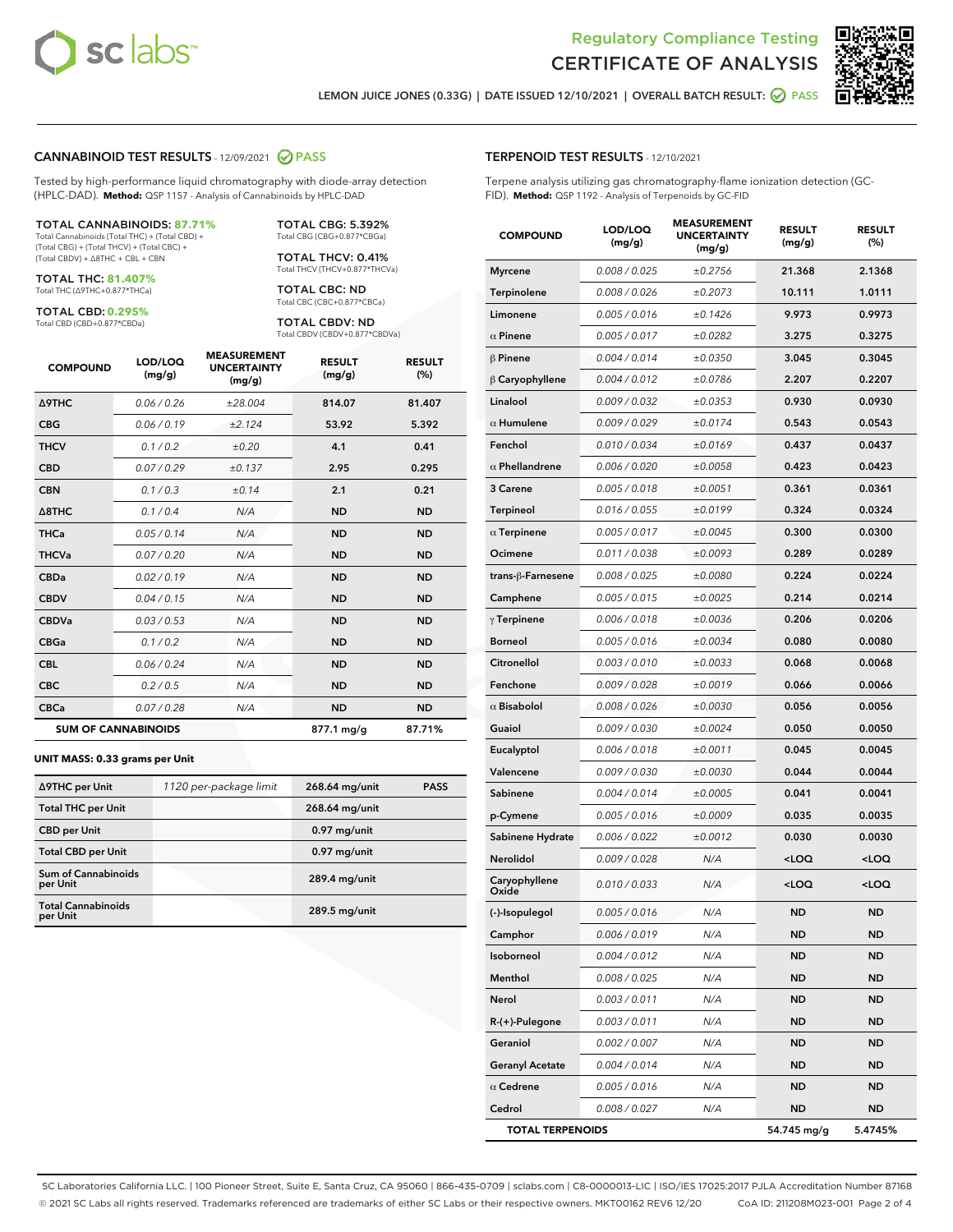



LEMON JUICE JONES (0.33G) | DATE ISSUED 12/10/2021 | OVERALL BATCH RESULT: **⊘** PASS

# CATEGORY 1 PESTICIDE TEST RESULTS - 12/10/2021 2 PASS

Pesticide and plant growth regulator analysis utilizing high-performance liquid chromatography-mass spectrometry (HPLC-MS) or gas chromatography-mass spectrometry (GC-MS). \*GC-MS utilized where indicated. **Method:** QSP 1212 - Analysis of Pesticides and Mycotoxins by LC-MS or QSP 1213 - Analysis of Pesticides by GC-MS

| 0.03 / 0.08<br><b>ND</b><br>Aldicarb<br>$\ge$ LOD<br>N/A<br><b>PASS</b><br>Carbofuran<br>0.02 / 0.05<br>N/A<br><b>ND</b><br><b>PASS</b><br>$>$ LOD<br>Chlordane*<br>0.03 / 0.08<br><b>ND</b><br><b>PASS</b><br>$>$ LOD<br>N/A<br>0.03 / 0.10<br>N/A<br><b>ND</b><br><b>PASS</b><br>Chlorfenapyr*<br>$\ge$ LOD<br>Chlorpyrifos<br>0.02 / 0.06<br>N/A<br><b>ND</b><br><b>PASS</b><br>$\ge$ LOD<br>0.02 / 0.07<br>N/A<br><b>ND</b><br><b>PASS</b><br>Coumaphos<br>$>$ LOD<br>N/A<br><b>ND</b><br><b>Daminozide</b><br>0.02 / 0.07<br>$\ge$ LOD<br><b>PASS</b><br><b>DDVP</b><br>0.03/0.09<br>$\ge$ LOD<br>N/A<br><b>ND</b><br><b>PASS</b><br>(Dichlorvos)<br>Dimethoate<br><b>ND</b><br><b>PASS</b><br>0.03 / 0.08<br>$>$ LOD<br>N/A<br>Ethoprop(hos)<br>0.03/0.10<br>$\ge$ LOD<br>N/A<br><b>ND</b><br><b>PASS</b><br>0.02 / 0.06<br>$>$ LOD<br>N/A<br><b>ND</b><br><b>PASS</b><br>Etofenprox<br>Fenoxycarb<br>0.03 / 0.08<br>$>$ LOD<br>N/A<br><b>ND</b><br><b>PASS</b><br>0.03 / 0.08<br><b>ND</b><br><b>PASS</b><br>Fipronil<br>$\ge$ LOD<br>N/A<br>Imazalil<br>0.02 / 0.06<br>$\geq$ LOD<br>N/A<br><b>ND</b><br><b>PASS</b><br>Methiocarb<br>0.02 / 0.07<br>$>$ LOD<br>N/A<br><b>ND</b><br><b>PASS</b><br>Methyl<br>0.03/0.10<br>$\geq$ LOD<br>N/A<br><b>ND</b><br><b>PASS</b><br>parathion<br>0.03/0.09<br>$\ge$ LOD<br>N/A<br><b>ND</b><br><b>PASS</b><br><b>Mevinphos</b><br>Paclobutrazol<br>0.02 / 0.05<br>$\ge$ LOD<br>N/A<br><b>ND</b><br><b>PASS</b><br>0.03/0.09<br>N/A<br><b>ND</b><br>$\ge$ LOD<br><b>PASS</b><br>Propoxur<br>0.03 / 0.08<br>N/A<br><b>ND</b><br><b>PASS</b><br>Spiroxamine<br>$\ge$ LOD<br>Thiacloprid<br>0.03/0.10<br>$\ge$ LOD<br>N/A<br><b>ND</b><br><b>PASS</b> | <b>COMPOUND</b> | LOD/LOQ<br>$(\mu g/g)$ | <b>ACTION</b><br><b>LIMIT</b><br>$(\mu g/g)$ | <b>MEASUREMENT</b><br><b>UNCERTAINTY</b><br>$(\mu g/g)$ | <b>RESULT</b><br>$(\mu g/g)$ | <b>RESULT</b> |
|--------------------------------------------------------------------------------------------------------------------------------------------------------------------------------------------------------------------------------------------------------------------------------------------------------------------------------------------------------------------------------------------------------------------------------------------------------------------------------------------------------------------------------------------------------------------------------------------------------------------------------------------------------------------------------------------------------------------------------------------------------------------------------------------------------------------------------------------------------------------------------------------------------------------------------------------------------------------------------------------------------------------------------------------------------------------------------------------------------------------------------------------------------------------------------------------------------------------------------------------------------------------------------------------------------------------------------------------------------------------------------------------------------------------------------------------------------------------------------------------------------------------------------------------------------------------------------------------------------------------------------------------------------------------------------------------------|-----------------|------------------------|----------------------------------------------|---------------------------------------------------------|------------------------------|---------------|
|                                                                                                                                                                                                                                                                                                                                                                                                                                                                                                                                                                                                                                                                                                                                                                                                                                                                                                                                                                                                                                                                                                                                                                                                                                                                                                                                                                                                                                                                                                                                                                                                                                                                                                  |                 |                        |                                              |                                                         |                              |               |
|                                                                                                                                                                                                                                                                                                                                                                                                                                                                                                                                                                                                                                                                                                                                                                                                                                                                                                                                                                                                                                                                                                                                                                                                                                                                                                                                                                                                                                                                                                                                                                                                                                                                                                  |                 |                        |                                              |                                                         |                              |               |
|                                                                                                                                                                                                                                                                                                                                                                                                                                                                                                                                                                                                                                                                                                                                                                                                                                                                                                                                                                                                                                                                                                                                                                                                                                                                                                                                                                                                                                                                                                                                                                                                                                                                                                  |                 |                        |                                              |                                                         |                              |               |
|                                                                                                                                                                                                                                                                                                                                                                                                                                                                                                                                                                                                                                                                                                                                                                                                                                                                                                                                                                                                                                                                                                                                                                                                                                                                                                                                                                                                                                                                                                                                                                                                                                                                                                  |                 |                        |                                              |                                                         |                              |               |
|                                                                                                                                                                                                                                                                                                                                                                                                                                                                                                                                                                                                                                                                                                                                                                                                                                                                                                                                                                                                                                                                                                                                                                                                                                                                                                                                                                                                                                                                                                                                                                                                                                                                                                  |                 |                        |                                              |                                                         |                              |               |
|                                                                                                                                                                                                                                                                                                                                                                                                                                                                                                                                                                                                                                                                                                                                                                                                                                                                                                                                                                                                                                                                                                                                                                                                                                                                                                                                                                                                                                                                                                                                                                                                                                                                                                  |                 |                        |                                              |                                                         |                              |               |
|                                                                                                                                                                                                                                                                                                                                                                                                                                                                                                                                                                                                                                                                                                                                                                                                                                                                                                                                                                                                                                                                                                                                                                                                                                                                                                                                                                                                                                                                                                                                                                                                                                                                                                  |                 |                        |                                              |                                                         |                              |               |
|                                                                                                                                                                                                                                                                                                                                                                                                                                                                                                                                                                                                                                                                                                                                                                                                                                                                                                                                                                                                                                                                                                                                                                                                                                                                                                                                                                                                                                                                                                                                                                                                                                                                                                  |                 |                        |                                              |                                                         |                              |               |
|                                                                                                                                                                                                                                                                                                                                                                                                                                                                                                                                                                                                                                                                                                                                                                                                                                                                                                                                                                                                                                                                                                                                                                                                                                                                                                                                                                                                                                                                                                                                                                                                                                                                                                  |                 |                        |                                              |                                                         |                              |               |
|                                                                                                                                                                                                                                                                                                                                                                                                                                                                                                                                                                                                                                                                                                                                                                                                                                                                                                                                                                                                                                                                                                                                                                                                                                                                                                                                                                                                                                                                                                                                                                                                                                                                                                  |                 |                        |                                              |                                                         |                              |               |
|                                                                                                                                                                                                                                                                                                                                                                                                                                                                                                                                                                                                                                                                                                                                                                                                                                                                                                                                                                                                                                                                                                                                                                                                                                                                                                                                                                                                                                                                                                                                                                                                                                                                                                  |                 |                        |                                              |                                                         |                              |               |
|                                                                                                                                                                                                                                                                                                                                                                                                                                                                                                                                                                                                                                                                                                                                                                                                                                                                                                                                                                                                                                                                                                                                                                                                                                                                                                                                                                                                                                                                                                                                                                                                                                                                                                  |                 |                        |                                              |                                                         |                              |               |
|                                                                                                                                                                                                                                                                                                                                                                                                                                                                                                                                                                                                                                                                                                                                                                                                                                                                                                                                                                                                                                                                                                                                                                                                                                                                                                                                                                                                                                                                                                                                                                                                                                                                                                  |                 |                        |                                              |                                                         |                              |               |
|                                                                                                                                                                                                                                                                                                                                                                                                                                                                                                                                                                                                                                                                                                                                                                                                                                                                                                                                                                                                                                                                                                                                                                                                                                                                                                                                                                                                                                                                                                                                                                                                                                                                                                  |                 |                        |                                              |                                                         |                              |               |
|                                                                                                                                                                                                                                                                                                                                                                                                                                                                                                                                                                                                                                                                                                                                                                                                                                                                                                                                                                                                                                                                                                                                                                                                                                                                                                                                                                                                                                                                                                                                                                                                                                                                                                  |                 |                        |                                              |                                                         |                              |               |
|                                                                                                                                                                                                                                                                                                                                                                                                                                                                                                                                                                                                                                                                                                                                                                                                                                                                                                                                                                                                                                                                                                                                                                                                                                                                                                                                                                                                                                                                                                                                                                                                                                                                                                  |                 |                        |                                              |                                                         |                              |               |
|                                                                                                                                                                                                                                                                                                                                                                                                                                                                                                                                                                                                                                                                                                                                                                                                                                                                                                                                                                                                                                                                                                                                                                                                                                                                                                                                                                                                                                                                                                                                                                                                                                                                                                  |                 |                        |                                              |                                                         |                              |               |
|                                                                                                                                                                                                                                                                                                                                                                                                                                                                                                                                                                                                                                                                                                                                                                                                                                                                                                                                                                                                                                                                                                                                                                                                                                                                                                                                                                                                                                                                                                                                                                                                                                                                                                  |                 |                        |                                              |                                                         |                              |               |
|                                                                                                                                                                                                                                                                                                                                                                                                                                                                                                                                                                                                                                                                                                                                                                                                                                                                                                                                                                                                                                                                                                                                                                                                                                                                                                                                                                                                                                                                                                                                                                                                                                                                                                  |                 |                        |                                              |                                                         |                              |               |
|                                                                                                                                                                                                                                                                                                                                                                                                                                                                                                                                                                                                                                                                                                                                                                                                                                                                                                                                                                                                                                                                                                                                                                                                                                                                                                                                                                                                                                                                                                                                                                                                                                                                                                  |                 |                        |                                              |                                                         |                              |               |
|                                                                                                                                                                                                                                                                                                                                                                                                                                                                                                                                                                                                                                                                                                                                                                                                                                                                                                                                                                                                                                                                                                                                                                                                                                                                                                                                                                                                                                                                                                                                                                                                                                                                                                  |                 |                        |                                              |                                                         |                              |               |

# CATEGORY 2 PESTICIDE TEST RESULTS - 12/10/2021 @ PASS

| <b>COMPOUND</b>          | LOD/LOQ<br>$(\mu g/g)$ | <b>ACTION</b><br><b>LIMIT</b><br>$(\mu g/g)$ | <b>MEASUREMENT</b><br><b>UNCERTAINTY</b><br>$(\mu g/g)$ | <b>RESULT</b><br>$(\mu g/g)$ | <b>RESULT</b> |
|--------------------------|------------------------|----------------------------------------------|---------------------------------------------------------|------------------------------|---------------|
| Abamectin                | 0.03/0.10              | 0.1                                          | N/A                                                     | <b>ND</b>                    | <b>PASS</b>   |
| Acephate                 | 0.02/0.07              | 0.1                                          | N/A                                                     | <b>ND</b>                    | <b>PASS</b>   |
| Acequinocyl              | 0.02/0.07              | 0.1                                          | N/A                                                     | <b>ND</b>                    | <b>PASS</b>   |
| Acetamiprid              | 0.02/0.05              | 0.1                                          | N/A                                                     | <b>ND</b>                    | <b>PASS</b>   |
| Azoxystrobin             | 0.02/0.07              | 0.1                                          | N/A                                                     | <b>ND</b>                    | <b>PASS</b>   |
| <b>Bifenazate</b>        | 0.01/0.04              | 0.1                                          | N/A                                                     | <b>ND</b>                    | <b>PASS</b>   |
| <b>Bifenthrin</b>        | 0.02 / 0.05            | 3                                            | N/A                                                     | <b>ND</b>                    | <b>PASS</b>   |
| <b>Boscalid</b>          | 0.03/0.09              | 0.1                                          | N/A                                                     | <b>ND</b>                    | <b>PASS</b>   |
| Captan                   | 0.19/0.57              | 0.7                                          | N/A                                                     | <b>ND</b>                    | <b>PASS</b>   |
| Carbaryl                 | 0.02/0.06              | 0.5                                          | N/A                                                     | <b>ND</b>                    | <b>PASS</b>   |
| Chlorantranilip-<br>role | 0.04/0.12              | 10                                           | N/A                                                     | <b>ND</b>                    | <b>PASS</b>   |
| Clofentezine             | 0.03/0.09              | 0.1                                          | N/A                                                     | <b>ND</b>                    | <b>PASS</b>   |

| <b>COMPOUND</b>               | LOD/LOQ<br>(µg/g) | <b>ACTION</b><br>LIMIT<br>(µg/g) | <b>MEASUREMENT</b><br><b>UNCERTAINTY</b><br>$(\mu g/g)$ | <b>RESULT</b><br>(µg/g) | <b>RESULT</b> |
|-------------------------------|-------------------|----------------------------------|---------------------------------------------------------|-------------------------|---------------|
| Cyfluthrin                    | 0.12 / 0.38       | $\overline{c}$                   | N/A                                                     | <b>ND</b>               | <b>PASS</b>   |
| Cypermethrin                  | 0.11/0.32         | 1                                | N/A                                                     | <b>ND</b>               | <b>PASS</b>   |
| <b>Diazinon</b>               | 0.02 / 0.05       | 0.1                              | N/A                                                     | <b>ND</b>               | <b>PASS</b>   |
| Dimethomorph                  | 0.03 / 0.09       | 2                                | N/A                                                     | ND                      | <b>PASS</b>   |
| Etoxazole                     | 0.02 / 0.06       | 0.1                              | N/A                                                     | ND                      | <b>PASS</b>   |
| Fenhexamid                    | 0.03 / 0.09       | 0.1                              | N/A                                                     | <b>ND</b>               | <b>PASS</b>   |
| Fenpyroximate                 | 0.02 / 0.06       | 0.1                              | N/A                                                     | <b>ND</b>               | <b>PASS</b>   |
| Flonicamid                    | 0.03/0.10         | 0.1                              | N/A                                                     | <b>ND</b>               | <b>PASS</b>   |
| Fludioxonil                   | 0.03/0.10         | 0.1                              | N/A                                                     | <b>ND</b>               | <b>PASS</b>   |
| Hexythiazox                   | 0.02 / 0.07       | 0.1                              | N/A                                                     | <b>ND</b>               | <b>PASS</b>   |
| Imidacloprid                  | 0.04 / 0.11       | 5                                | N/A                                                     | <b>ND</b>               | <b>PASS</b>   |
| Kresoxim-methyl               | 0.02 / 0.07       | 0.1                              | N/A                                                     | ND                      | <b>PASS</b>   |
| <b>Malathion</b>              | 0.03 / 0.09       | 0.5                              | N/A                                                     | <b>ND</b>               | <b>PASS</b>   |
| Metalaxyl                     | 0.02 / 0.07       | $\overline{c}$                   | N/A                                                     | ND                      | <b>PASS</b>   |
| Methomyl                      | 0.03 / 0.10       | 1                                | N/A                                                     | <b>ND</b>               | <b>PASS</b>   |
| Myclobutanil                  | 0.03 / 0.09       | 0.1                              | N/A                                                     | <b>ND</b>               | <b>PASS</b>   |
| Naled                         | 0.02 / 0.07       | 0.1                              | N/A                                                     | <b>ND</b>               | <b>PASS</b>   |
| Oxamyl                        | 0.04 / 0.11       | 0.5                              | N/A                                                     | ND                      | <b>PASS</b>   |
| Pentachloronitro-<br>benzene* | 0.03 / 0.09       | 0.1                              | N/A                                                     | ND                      | <b>PASS</b>   |
| Permethrin                    | 0.04 / 0.12       | 0.5                              | N/A                                                     | <b>ND</b>               | <b>PASS</b>   |
| Phosmet                       | 0.03 / 0.10       | 0.1                              | N/A                                                     | <b>ND</b>               | <b>PASS</b>   |
| Piperonylbu-<br>toxide        | 0.02 / 0.07       | 3                                | N/A                                                     | <b>ND</b>               | <b>PASS</b>   |
| Prallethrin                   | 0.03 / 0.08       | 0.1                              | N/A                                                     | <b>ND</b>               | <b>PASS</b>   |
| Propiconazole                 | 0.02 / 0.07       | 0.1                              | N/A                                                     | <b>ND</b>               | <b>PASS</b>   |
| Pyrethrins                    | 0.04 / 0.12       | 0.5                              | N/A                                                     | <b>ND</b>               | <b>PASS</b>   |
| Pyridaben                     | 0.02 / 0.07       | 0.1                              | N/A                                                     | ND                      | <b>PASS</b>   |
| Spinetoram                    | 0.02 / 0.07       | 0.1                              | N/A                                                     | <b>ND</b>               | <b>PASS</b>   |
| Spinosad                      | 0.02 / 0.07       | 0.1                              | N/A                                                     | <b>ND</b>               | <b>PASS</b>   |
| Spiromesifen                  | 0.02 / 0.05       | 0.1                              | N/A                                                     | ND                      | PASS          |
| Spirotetramat                 | 0.02 / 0.06       | 0.1                              | N/A                                                     | <b>ND</b>               | <b>PASS</b>   |
| Tebuconazole                  | 0.02 / 0.07       | 0.1                              | N/A                                                     | <b>ND</b>               | <b>PASS</b>   |
| Thiamethoxam                  | 0.03 / 0.10       | 5                                | N/A                                                     | ND                      | <b>PASS</b>   |
| Trifloxystrobin               | 0.03 / 0.08       | 0.1                              | N/A                                                     | ND                      | <b>PASS</b>   |

SC Laboratories California LLC. | 100 Pioneer Street, Suite E, Santa Cruz, CA 95060 | 866-435-0709 | sclabs.com | C8-0000013-LIC | ISO/IES 17025:2017 PJLA Accreditation Number 87168 © 2021 SC Labs all rights reserved. Trademarks referenced are trademarks of either SC Labs or their respective owners. MKT00162 REV6 12/20 CoA ID: 211208M023-001 Page 3 of 4